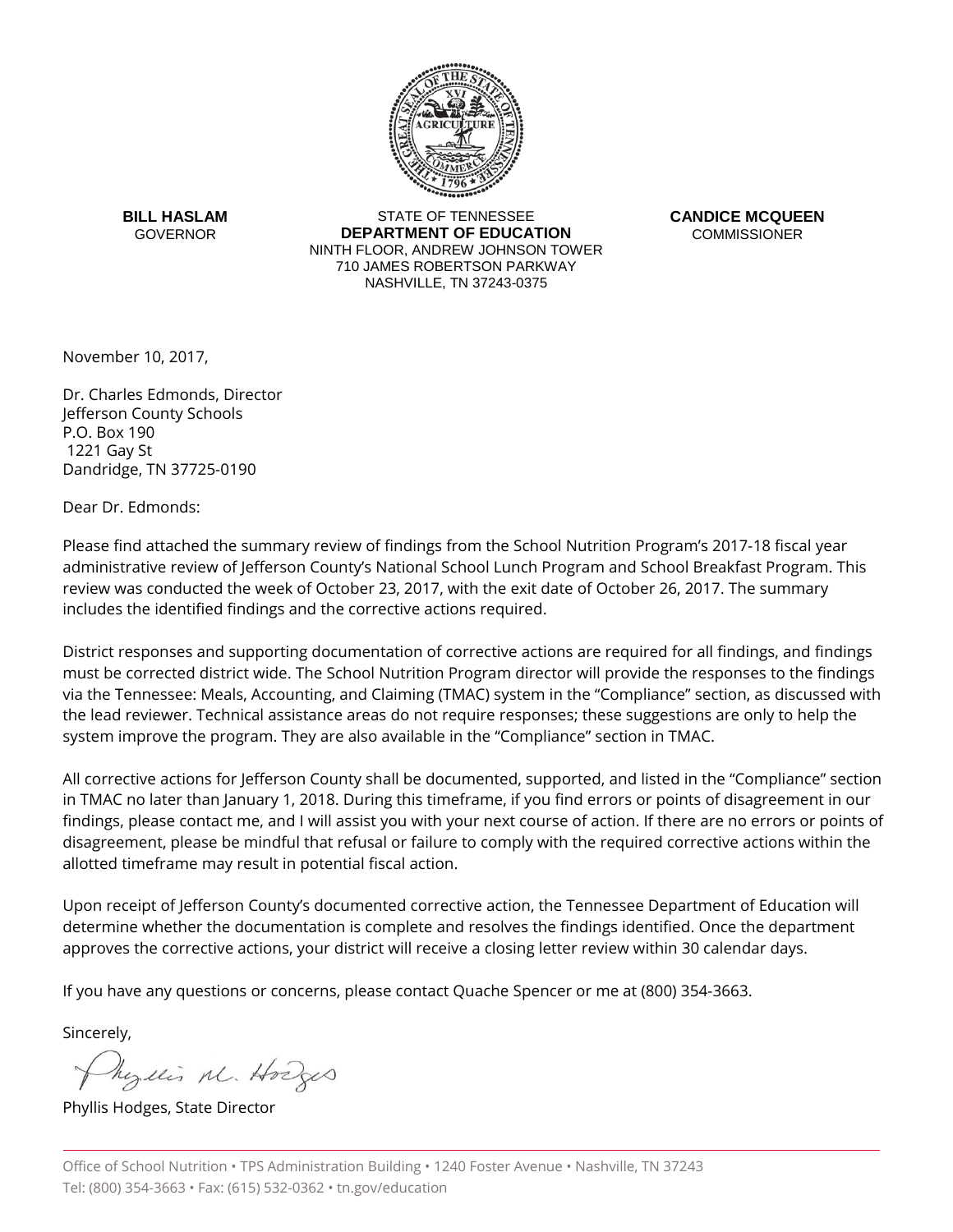

# **Jefferson County (450)**

## **Review ID: 843**

### **Exit Conference Date: 10/26/2017**

Review Year: 2018

Month of Review: September

Lead Reviewer: Audra Henderson

|      | <b>Findings</b> |                            |                                   |
|------|-----------------|----------------------------|-----------------------------------|
| Area |                 | <b>Finding Description</b> | <b>Required Corrective Action</b> |

#### **SFA - Level Findings**

| $100 -$<br>Certification<br>and Benefit<br>Issuance | $V - 0100$ | Denied benefit letters<br>did not have a statement<br>regarding reapplying for<br>benefits.         | Correct denied benefits letter<br>to include information on<br>reapplying for benefits.                                                                         |
|-----------------------------------------------------|------------|-----------------------------------------------------------------------------------------------------|-----------------------------------------------------------------------------------------------------------------------------------------------------------------|
| 1000 - Local<br>School<br>Wellness<br>Policy        | $V-1000$   | All required elements<br>were not included in the<br>current wellness policy.                       | Update the policy to include all<br>required elements and upload<br>the correction policy.                                                                      |
| 1000 - Local<br>School<br>Wellness<br>Policy        | $V-1000$   | There was no<br>documentation of the<br>review and update of the<br>Wellness Policy.                | Provide agendas and sign in<br>sheets from policy committee<br>meetings to support the annual<br>review and/or updates.                                         |
| 1000 - Local<br>School<br>Wellness<br>Policy        | $V-1000$   | Documentation of<br>assessment results to<br>the public were not<br>available.                      | Provide agendas and sign in<br>sheets of policy committee<br>meetings and/or board<br>meetings where assessment<br>results have been shared with<br>the public. |
| 800 - Civil<br>Rights                               | V-0800     | The short non-<br>discrimination statement correct short statement.<br>on menus was not<br>correct. | Update menus using the<br>Upload menu.                                                                                                                          |

#### **Site - Level Findings: Piedmont Elementary (0035)**

| 400 - Meal   | $V-0400$ |                     | The soy milk provided to Procure a milk substitute that |
|--------------|----------|---------------------|---------------------------------------------------------|
| Components   |          | one student did not | contains the minimum amount                             |
| land         |          | contain the minimum | of required nutrients.                                  |
| Quantities - |          | amount of required  |                                                         |